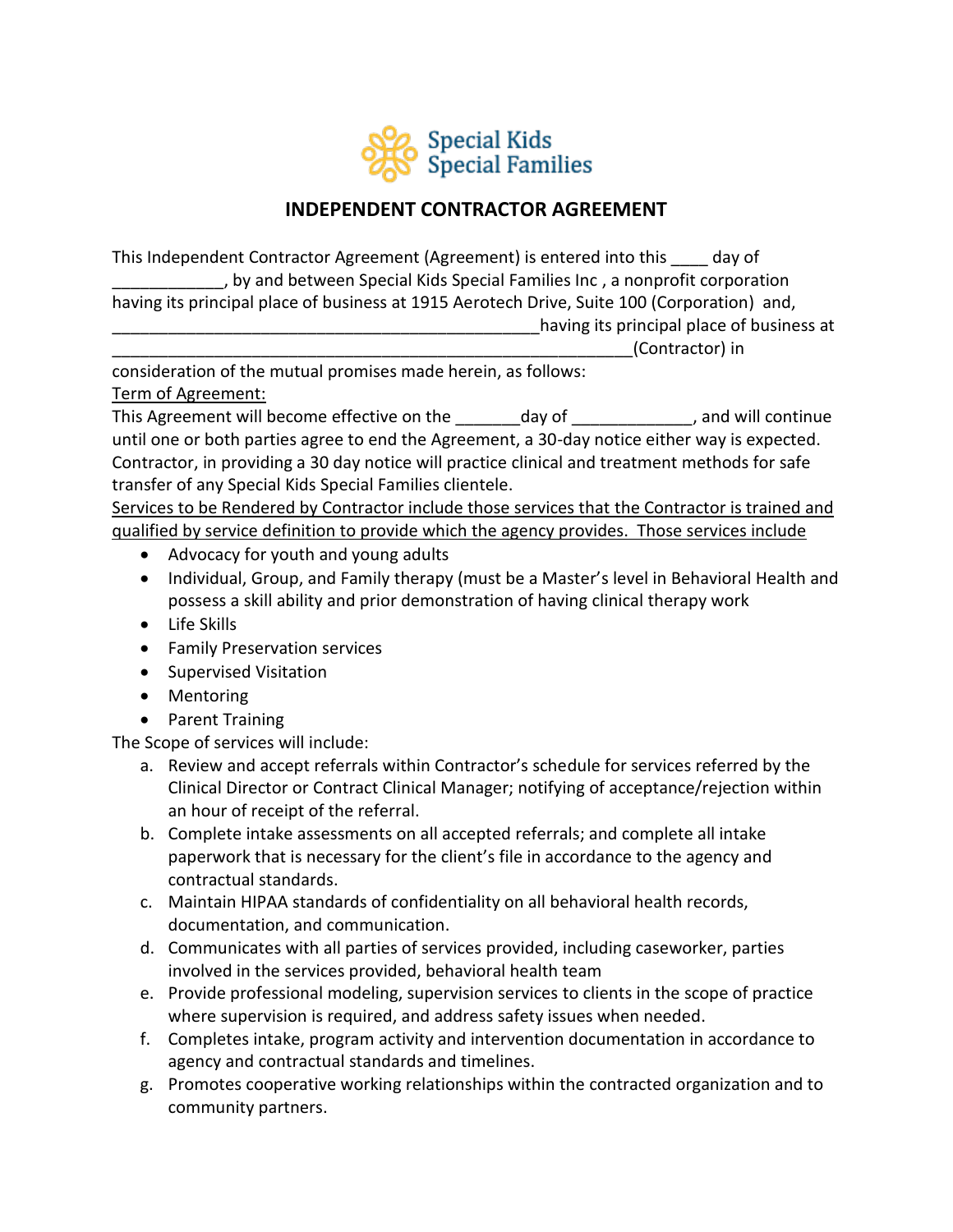- h. Attend in-service education and training opportunities, supervisory sessions and meetings.
- i. Will utilize the clinical records and tools provided which directly relate to completing the work.
- j. Maintain CPR/First Aid training current; and maintain a good driving record.
- k. Complete invoices and tracking of client services and cancellations, reporting concerns to the Program Consultant and Clinical Director.

#### Independent Contractor Status:

Intent of the parties is the expressed intent of the parties that the Contractor is an independent contractor and not the agent, employee or servant of Corporation, and that:

A. Contractor shall satisfy all tax and other governmentally imposed responsibilities including, but not limited to, payment of State and Federal Income taxes, social security taxes, unemployment taxes, worker's compensation and self-employment taxes. No federal, state or

local taxes of any kind shall be withheld or paid by the Corporation.

B. Contractor does not have the authority to act for the Corporation, or to bind the Corporation in any respect whatsoever, or to incur any debts or liabilities in the name of or on behalf of the Corporation.

C. Contractor has and hereby retains control of and supervision over the performance of employee obligations as specified in the Core Service Contract.

D. Corporation reserves the right to require specific information on both billing forms and file documentation forms, which are required by county, school, state or other funders to which such forms are under scrutiny for payment of services thereof. This may include an orientation or Medicaid orientation as needed for billing purposes.

E. Contractor represents that it is engaged in providing similar services to the general public and not required to work exclusively for the Corporation.

F. Contractor will not receive benefits of any type from the Corporation

G. Contractor will not combine its business operations in any way with the Corporation's business operations and each party shall maintain their operations as separate and distinct H. All services are to be performed solely at the risk of Contractor and Contractor shall take all precautions necessary for the proper and sole performance thereof.

I. Contractor will be responsible for paying all expenses related to licensing requirements.

J. Contractor must enroll or be listed on the Colorado state database (DORA) before accepting any contract for services.

K. Contractor is responsible for maintaining 40 hours of continuing education training hours, per fiscal year, required for the Contractor's services, and shall provide proof of such training upon the request of the Corporation.

L. The Corporation will not oversee the actual work of Contractor, while it is being performed, nor will Corporation instruct Contractor how the actual work of the Contractor will be performed. Nevertheless, Corporation will provide specifications and standards of expectation regarding quality of work performed as provided elsewhere in this Contract.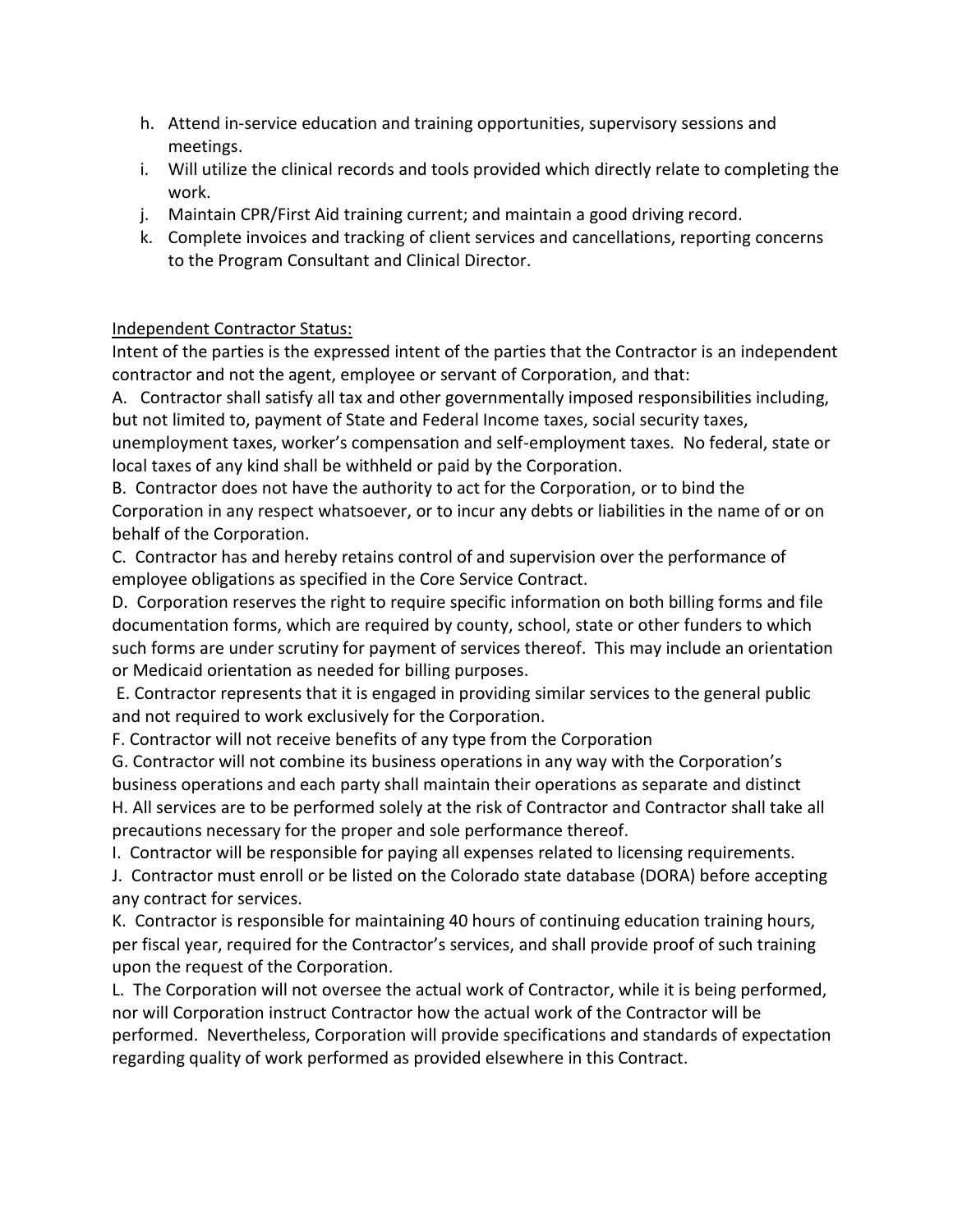#### Method of Performing Services:

- 1. Contractor will furnish all tools, labor, and supplies in such quantities and of the proper quality to professionally and timely perform the Services, with the exception of billing forms and file documentation forms, which are required by county, school, state or other agencies/funders to which such forms are under scrutiny for payment of services thereof.
- 2. To proceed with diligence and promptness and hereby warrants that such Services shall be performed in accordance with the highest professional workmanship and service standards in the field to the satisfaction of Corporation.
- 3. To comply, at its own expense, with the provisions of all state, local, and federal laws, regulations, ordinances, requirements, and codes which are applicable to the performance of the Services hereunder or to Contractor as an employer.
- 4. Contractor shall attend Corporation trainings when requested that relate to Medicaid billing or documentation needs.
- 5. Contractor is responsible for notifying the Corporation, in writing, if a client file becomes lost or compromised in anyway.
- 6. Contractor is responsible for notifying the Corporation of any critical incidents, in writing, and a critical incident form is provided to the Contractor for usage. Critical incidents are to be reported per DHS and agency protocol.
- 7. Contractors are responsible for notifying the Program Consultant, Director of Programs and the Clinical Director of times of absences, planned absences or when unavailable due to working remotely that will affect the Contractor's job. This notification must be in writing.
- 8. To comply with external requirements imposed by funding sources, including but not limited to Medicaid, Contractors must work with the Program Consultant and Clinical Director to located mental health coverage for their clients, when they have a leave of absence, vacation, or other event that would make the Contractor unavailable to the clients.
- 9. The Corporation is obligated by the requirements of the Colorado Department of Regulatory Agencies and applicable Colorado Medicaid Health Statutes, to ensure that the Contractor meets acceptable standards of; however, Corporation may terminate the Contract if it reasonably believes Contractor's clinical competency is insufficient.

#### Compensation:

For the satisfactory performance of the Services as stated, Corporation shall pay Contractor the fixed unit rate, contract rate, or (stated per Service type in the Services To Be Provided By Contractor, per hour of services for its Services within 30 days after receipt of Contractor's invoice. Payment will not be made on a salary rate. Corporation shall have no obligation to make any payments until such time as Corporation accepts performance as satisfactory. All payments under this contract will be made to the trade/business name of the Contractor. No payments will be personally made to an individual.

Billable hours will be based on the numbers of hours for services provided, along with the billable fee for service. Billable services will include the amount of time of the actual billable service time. Documentation must be performed and included with the service provided; and time spent in the conduct of documentation is not considered in service time.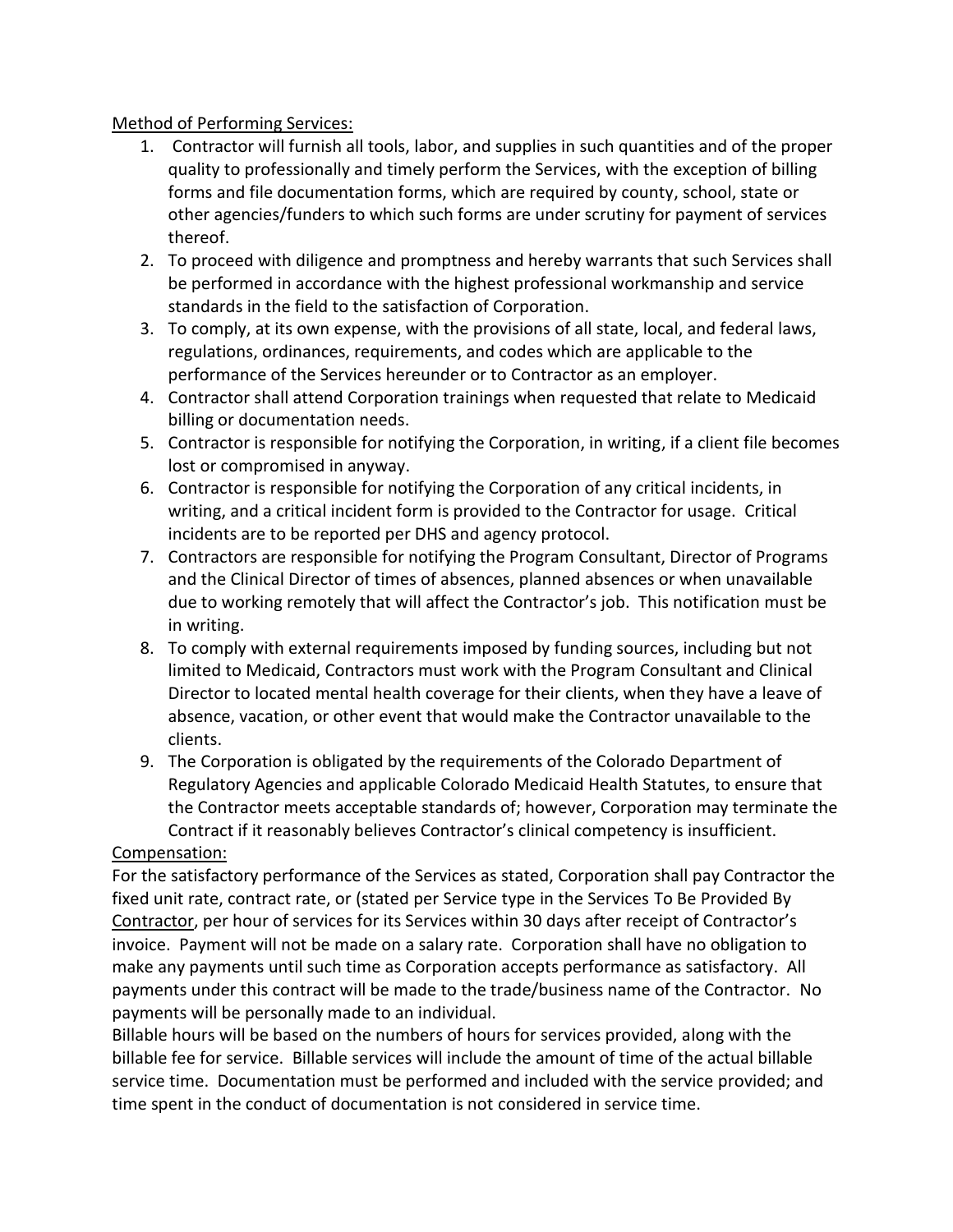- Mentoring \$22.00/hour
- Supervised visitation, life skills, and advocacy \$22.00
- Life Skills, Advocacy \$26.00
- Enhanced services of supervised visitation, life skills, advocacy (i.e. 4+ youth and travel time). \$30.00
- Family Preservation \$30.00
- Family Preservation enhanced (i.e. complex case as defined by agency staff)  $$32.00$
- Individual, Family therapies \$34.00
- Core Service Family Engagement Meetings \$20.00

Other billable hours will include:

- 3 hours per week of scheduled and required case consultation/supervision and staff meetings - \$20.00
- Mileage at .40 per mile . This reimbursement is conditional, dependent upon the case itself.

The Corporation will provide a written client addendum for the services provided, which will include the fee of service provided.

Continued Education will be provided at no cost to the contractor, and where required education is identified for the Contractor; the contractor will schedule to attend those trainings.

#### Invoices

Contractor shall submit twice a month invoices in line with the Corporations normal pay schedule. All invoices must be received/revised within the month the service was provided, or by the 1<sup>st</sup> of the following month by 5:00 pm. Any invoice that is not received by these guidelines will not be paid. All invoices shall state a detailed description of each specific service performed, be completed in its entirety and be accompanied with corresponding Progress-To-Date Notes must be in compliance with the requirements of county, school, state or other funders to which such forms are under scrutiny.

The invoice will be sent to the finance department at  $ap@sksfcolorado.org$ .

# Tools and Instruments:

Corporation will supply all equipment, supplies, and training necessary and required to form the services under this Agreement. Tools that the Corporation will provide include a dedicated BH computer, access to the server for needed files and the on-call phone.

# Workers' Compensation:

Contractor is not entitled to unemployment insurance benefits or worker's compensation benefits unless such coverages are provided by the Contractor or some other entity than the Corporation.

Insurance:

A. No later than 7 (seven) days after execution of this Agreement and, in any event before Contractor begins work, Contractor shall provide Corporation with certificates of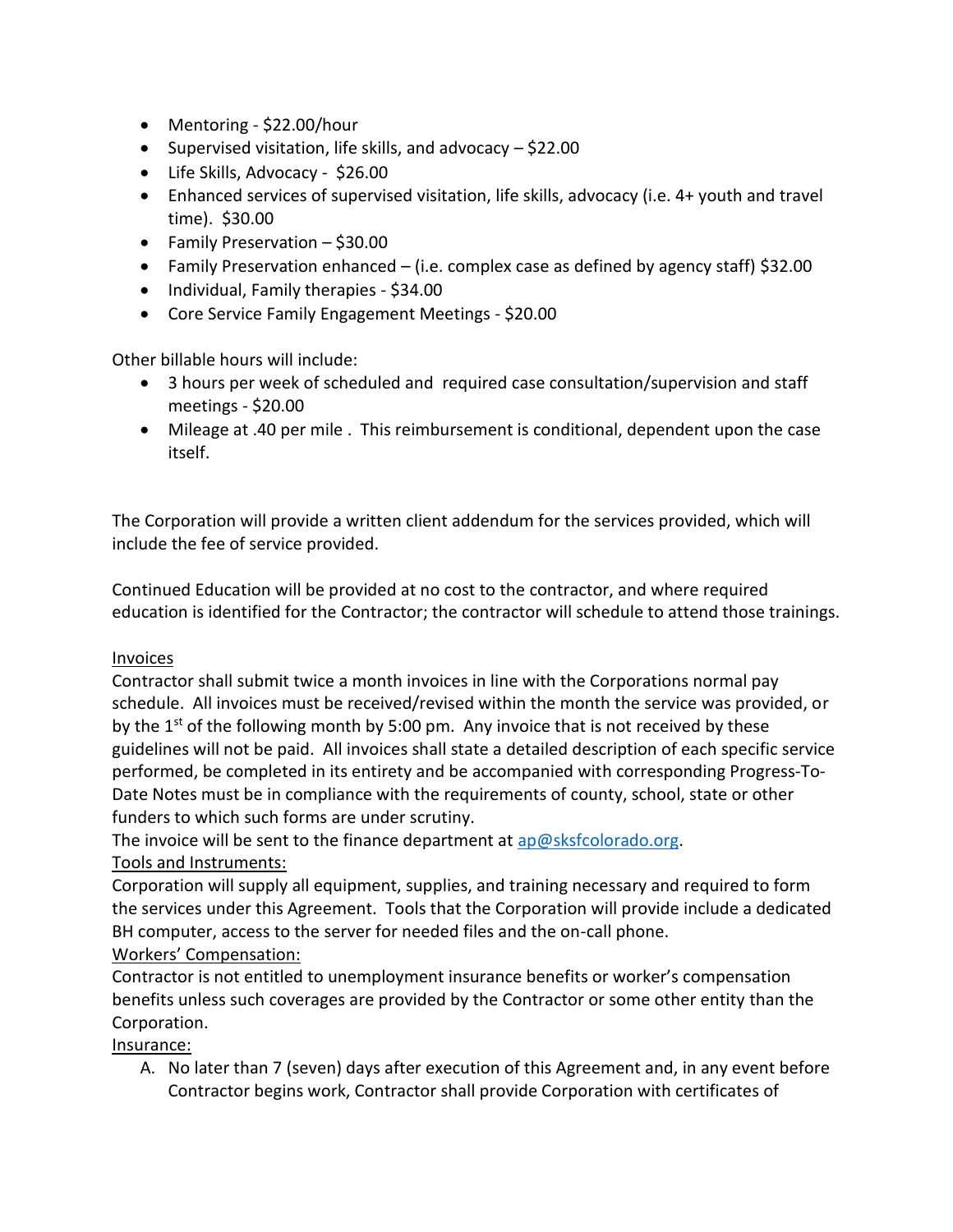insurance (and copies of actual insurance policies upon Corporation's request), evidencing the types and amounts specified below:

- B. Commercial General Liability insurance with limits no less than \$1,000,000 per occurrence and \$1,000,000 in the aggregate. Such insurance must add Corporation as an additional insured on a form reasonably acceptable to Contractor.
- C. Professional Liability Insurance providing coverage standard in the industry for the types of services Contractor performs with limits no less than \$1,000,000 per occurrence and \$3,000,000 in the aggregate (if issued on an occurrence basis) or \$1,000,000 per claim (if issued on a claim made basis).

### The Insurance Shall:

- A. Be primary and non-contributory to Corporation's insurance to the full limits of liability herein before stated and, should Corporation have other valid insurance, Corporation insurance shall be excess insurance only.
- B. Not be canceled without thirty (30) days prior written notice to Corporation
- C. Be submitted by the Contractor at renewal each year to the Clinical Director.

# Obligations of Corporation:

Corporation agrees to meet the terms of all reasonable aspects of Contractor necessary to the performance of Contractor's duties under this Agreement.

### Assignment:

Neither this agreement not any duties or obligations under this Agreement may be assigned by Corporation or Contractor without the prior written consent of Contractor or Corporation.

# Notice:

Any notice to be given hereunder by either party to the other, shall be in writing and shall be deemed given when sent by certified mail. Notices to Contractor shall be addressed to

\_\_\_\_\_\_\_\_\_\_\_\_\_\_\_\_\_\_\_\_\_\_\_\_\_\_\_\_\_\_\_\_\_\_\_\_\_\_\_\_\_\_\_\_. If either party changes its address during the term herein, it shall so advise the other party in writing as herein provided and any notice thereafter required to be given shall be sent by certified mail to such new address.

# GENERAL PROVISIONS

# Enforcement and Waiver

The failure of either party in any one or more instances to insist upon strict performance of any of the terms and provisions of this Contract, shall not be construed as a waiver of the right to assert any such terms and provisions on any future occasion or of damages caused thereby.

# **Severability**

If any of the provisions of this Contract shall be invalid or unenforceable, such invalidity or unenforceability shall not invalidate or render unenforceable the entire Contract, but rather the entire Contract shall be construed as if not containing the particular invalid or unenforceable provision or provisions, and the rights and obligations of the party shall be construed and enforced accordingly, to effectuate the essential intent and purposes of this Contract.

# Nonexclusive Nature